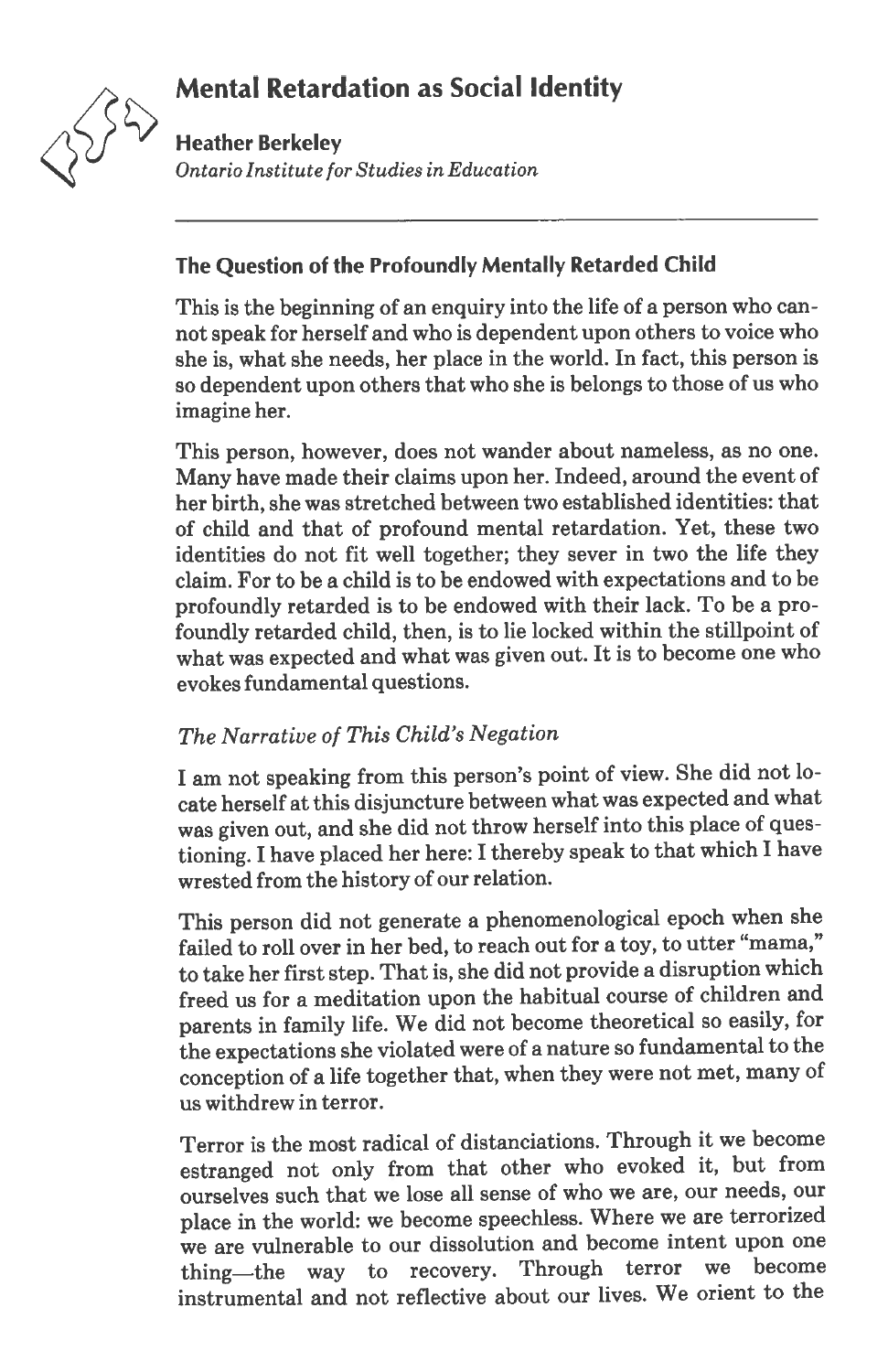contingencies of our survival and not to our communal and ideal ends.

When this person failed to realize a life already charted out for herin the minimal contours of mundane competencies—she was named as something other than <sup>a</sup> child to be nurtured on her way to adult hood. She was named as profoundly mentally retarded and, to the extent that we could cede over to her the claims of this new name, we had been given <sup>a</sup> shorthand recovery from the terror. For she would always fail our expectations and at the source of this did not lie <sup>a</sup> question about ourselves—what we demanded, needed, relied upon—but rather the fact of her sheer technical incapacity. The name profound mental retardation was an announcement that this person's familial identity had been shattered and re-referenced to an institutional identity of deviance, public welfare, and rehabilita tion.

The bonds of family require more than a new name for their dissolution. The name must realize its power in an empirical act, one which annihilates the reminding presence of what was wrought, of what was given to one of us. Such an empirical act could be murder—although this has been called the cessation of life support systems. It could be exile to the peripheral life of large-scale institutions—al though this has been called custodial care. In either case, the one who terrorized us, having been construed as one who lies outside the parameters of ordinary childhood, of the claim for a place within the family, is pressed elsewhere.

This person was only four years old when she left our family. I was eight and had no notion of the narrative in which we both were to play our parts. And yet I remember asking this: "Will she ever walk or talk? Will she ever come home? Will she ever be normal?" The no that was the answer was the cutting off. I retreated behind <sup>a</sup> now familiar line: her and I/abnormal and normal. Thus the narrative's beginnings were re-enacted within the family.

#### The Recovery of This Child's Place

This person cannot speak through word or gesture to make explicit who and what she is. Her life remains at the threshold of language and as such is evocative of interpretive possibilities. Thus where I speak on her behalf, I am never certain if I have drawn out her identity correctly, appropriately, justly. I cannot turn to her for resist ance to or confirmation of that which I have claimed. Of necessity, this person requires that I become self-reflective; I acknowledge that where I address her, I address myself.

Where I try to engage this person, I encounter first <sup>a</sup> repetitive pat tern of concept and of feeling. The pattern is the legacy of our par ticipation in the narrative of negation. It is <sup>a</sup> gross dialectic of <sup>a</sup> re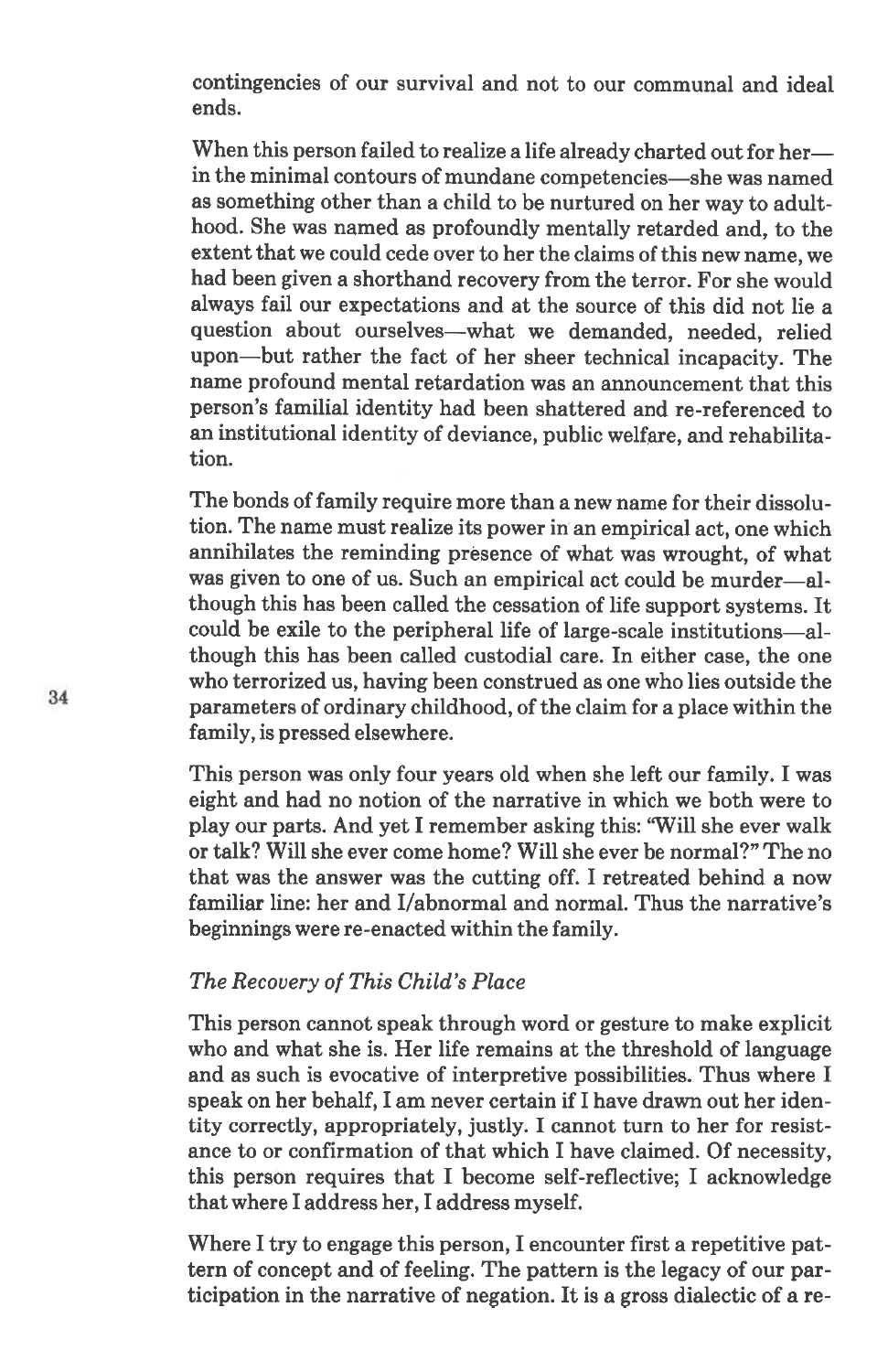gretted commonality and the achievement of <sup>a</sup> normative differ ence. It stands between us, blocking the realization of <sup>a</sup> response to the event of her life.

The pattern begins with <sup>a</sup> sense of threshold, <sup>a</sup> barrier that must be crossed. The entrance to the Hospital School and beyond that to the door that leads into her ward, these are the threshold's literal symbols. The philanthropist's charge where <sup>a</sup> sense of duty—sheer and abstract—provides for, allows for, the crossing over. This is the threshold's analytic content. For the crossing over is always me chanical and stilted as if in literal imitation of the spirit which impels it—bereft of anticipation, desire, <sup>a</sup> longing to be there, but demanded as <sup>a</sup> compensation for something forgotten. Itis <sup>a</sup> general paying of dues and its object is impersonal.

Within the ward, the pattern enfolds as <sup>a</sup> concentration to maintain composure. The sense of duty struggles against that old familiar ter ror. For there are many children: splayed, it seems, across the floor, some tied in order to sit up, others tied in order not to mutilate themselves, and there is <sup>a</sup> smell of food and waste that hangs in the air. I fight back repulsion. The children do not appear as children but as <sup>a</sup> sea of crippled limbs and speechless mouths that cry and scream. There is then the terror's rush for primitive recovery: in one moment <sup>a</sup> running away and in another <sup>a</sup> monstrous annihilation. Neither envisioning calms the terror but, rather, incites it. For what ever possibility I pursue in my imagination, the children succumb passively, indifferently, interchangeably, giving themselves as mute material to that which compels me. The meaning of their sheer technical incapacity is revealed. It is the beginning of my own unregulated power over them. Unregulated because standing in their midst, its source is transparent as derivative from that which lies beyond my control: the children appear as products of an awe some accident. <sup>I</sup> understand the shock sticks used upon them as <sup>a</sup> weapon in <sup>a</sup> battle for control. The terror is thus that of <sup>a</sup> definitive circumscription which embraces us both and within the rubric of which their weakness and my strength are inconsequential. Our dif ference lies in the difference between <sup>a</sup> real and <sup>a</sup> potential victim neither of which is achieved but rather brutally given. The realm of physical vulnerability is our common ground against which an inter preted world of normal and deviant behaviors seems pretense, <sup>a</sup> house of cards. This is the point of speechlessness where I stand one with them.

The commonality is struggled against. I rely intuitively upon <sup>a</sup> re membering of the experience of interpretation, familiar devices for making sense. In making the terror intelligible, I re-achieve the di viding line between us. I begin to organize their fault in terms of be havioral differences, I can achieve the possibility for my own survival; they cannot. It is only this which allows for the persona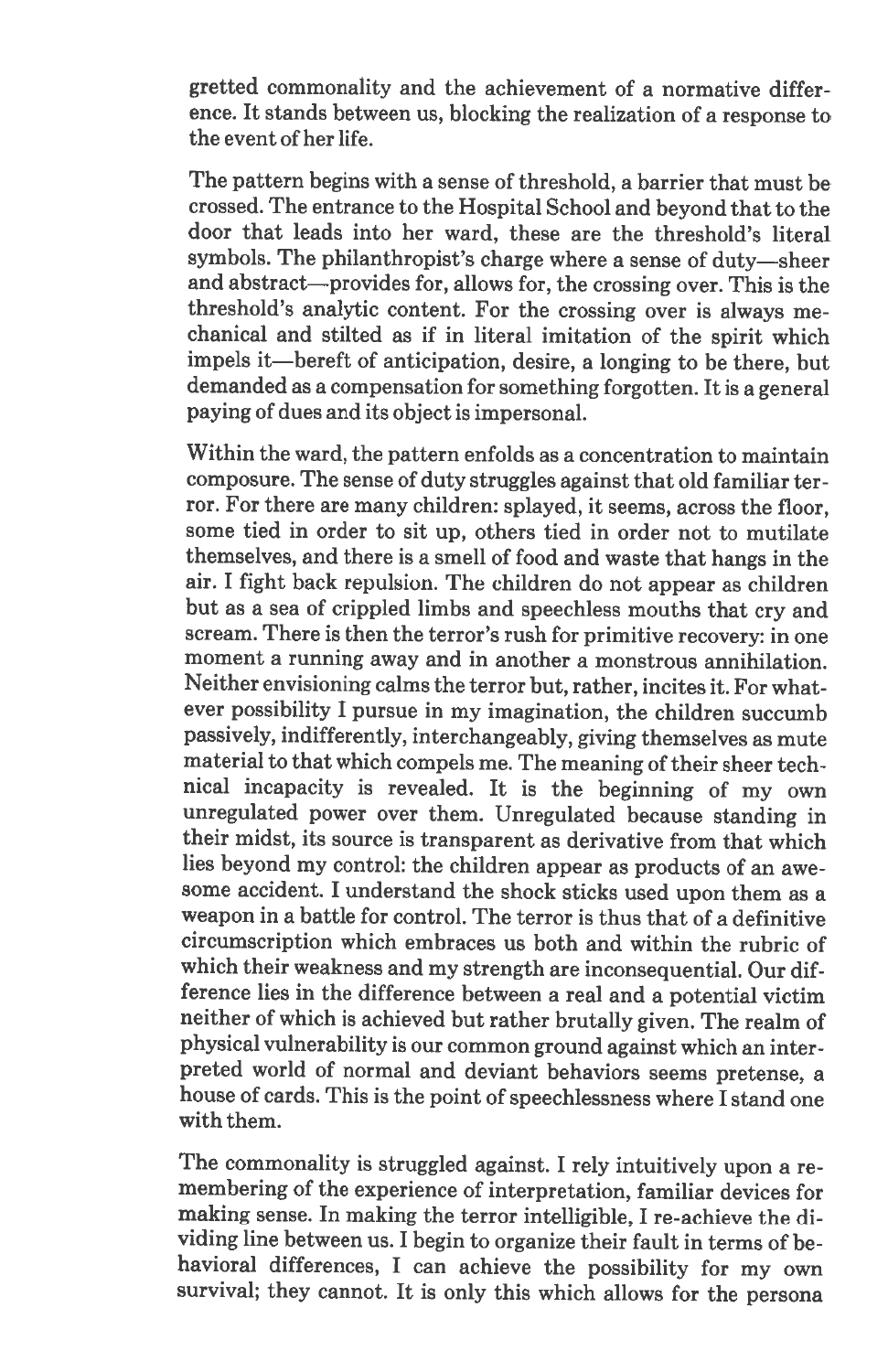(i.e., the role) of strength and thereby my return to the philan thropic stance of pity. I can articulate and organize our differences. They cannot. This is the point where I stand over and against them.

The person, however, whom <sup>I</sup> have come to visit does not make her self amenable to my schematizations. Who and what she is will not depart from my existential knowing of her as my sister, my blood and kin. Where I stand within her presence, who and what she is will not permit such <sup>a</sup> general occasion. The pattern breaks down here, and in the immediacy of my engagement with her, <sup>I</sup> am taken on an other track, back to the first shattering of expectation and the life it implicated for us both.

Where we are children, we are vulnerable in this essential way. We need our families as <sup>a</sup> literal and symbolic circle against all external threat. Where we are kin, we stand equidistant from this circle's source: the power and the compassion of our elders. Where one of us is thrown outside this protective circle, it is not <sup>a</sup> curiosity or an ex ception, but rather an unmediated and concrete sign of our common child's vulnerability. That to which we extend our trust, not deliber ately, but naturally, is revealed to us as suffering its own limitations, the consequences of which make unimaginable <sup>a</sup> child's life.

This person has remained <sup>a</sup> child, abjectly vulnerable, because she has no other resources for her life than the power and the compas sion of those who surround her. She cannot move beyond the need for protection through enjoyment, talent, achievement, growth. She is the concrete embodiment of the fear—shared by children and by adults—"as <sup>I</sup> am now at the moment of my deepest vulnerability, is how I will end up." She does not stand at the transitional juncture between dependency and autonomy. She is eternally child as she is eternally vulnerable.

From the child's point of view, the expectations violated are those of life beginning as <sup>a</sup> securing of protection from those to whom we as children naively extend our trust. From the child's point of view, the profoundly retarded child lies locked at the stillpoint between the expectation for <sup>a</sup> protected life and <sup>a</sup> life of abject vulnerability. This is the child's own stillpoint. That it is concretely revealed through the handicap and the exclusion of next of kin is thus not <sup>a</sup> distilled observation, but rather an interior knowing that what is needed cannot unconditionally be counted upon. That the child draws back in terror from such an interior knowing is <sup>a</sup> strategic move to protect the trust from its untimely dissolution. From the child's point of view, the stillpoint cannot give way to questioning but to its own pressing away as belonging to a life distinct and different from her own.

From the adult's point of view, the expectations violated are those of her own resources for extending protection against the threat of ac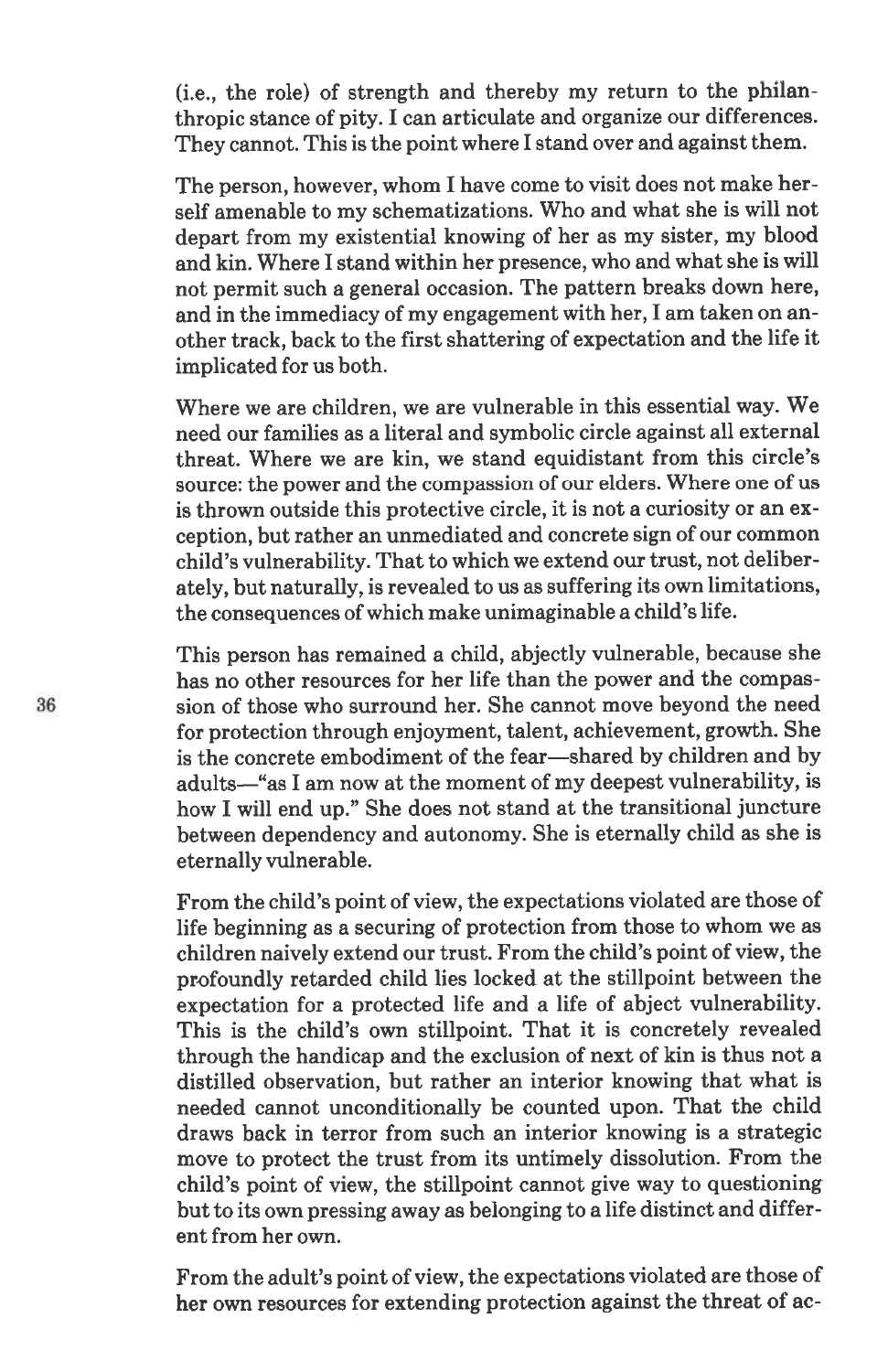cident and circumstance. That is, the expectations violated devolve upon the adult's capacity to provide for life's beginnings. And as such, the stillpoint evoked in the life of the profoundly retarded child is not that of the need for <sup>a</sup> particular trust in others, but rather for an enduring faith in oneself as strong enough, as compas sionate enough, to sustain a life for others where that life eclipses the possibility for the adult's full and unconditional control. Where this faith is absent, the adult draws back in terror without resources to engage that which life reveals as his or her own limitations. Where this faith is emergent, the stillpoint begins to crack upon as <sup>a</sup> contemplative moment, and addressal of oneself as partaking in the contingent, the fateful—the sheerly technical conditions for survival—and yet still capable of wresting out on behalf of this life its worth, its weight, its moral dignity. Here the life of the pro foundly retarded child gives way to <sup>a</sup> sense of our own weakness which thereby demands not strategies for technical control, but rather the response of more profound strength: where we are able to apprehend this child as one with us in the vulnerability of our com mon beginnings and so a reminder of the need to provide protection and care.

My sister cannot speak or reach for things, and she does not know who I am. Yet she demands more of me than any other human being. She demands that I get beyond the stillpoint to the question of my own limitations and responsibilities. In recovering this, I could be gin to speak on her behalf.

### Aspects of the Technical Management of Incompetence

In my work, I have been looking at mental retardation not so much as <sup>a</sup> pathological condition that exists within the individual, but as <sup>a</sup> painful social identity that is suffered by retarded and non-retarded persons alike. I have been particularly interested in how this iden tity emerges and is lived out between the retarded and non-retarded next-of-kin.

Social identity is thus central to my work. By this I mean any work ing definition of who and what another person is or ought to be: what he or she stands for, what he or she has in common with us, what he or she does not. In these terms, largely taken from Georg Simmel, so cial identity derives from the interpretive practices of daily life, where our texts are other people and where our reading of them re sults in how we estimate them and place them vis-à-vis ourselves within the community.

Some social identities, as the studies in the stereotyping of minorit ies and other special groups have so well-documented, are more en compassing, more totalizing than others. Some of our readings cut more sharply and monolithically into the various possibilities of the human text before us. Some of our interpretive practices make types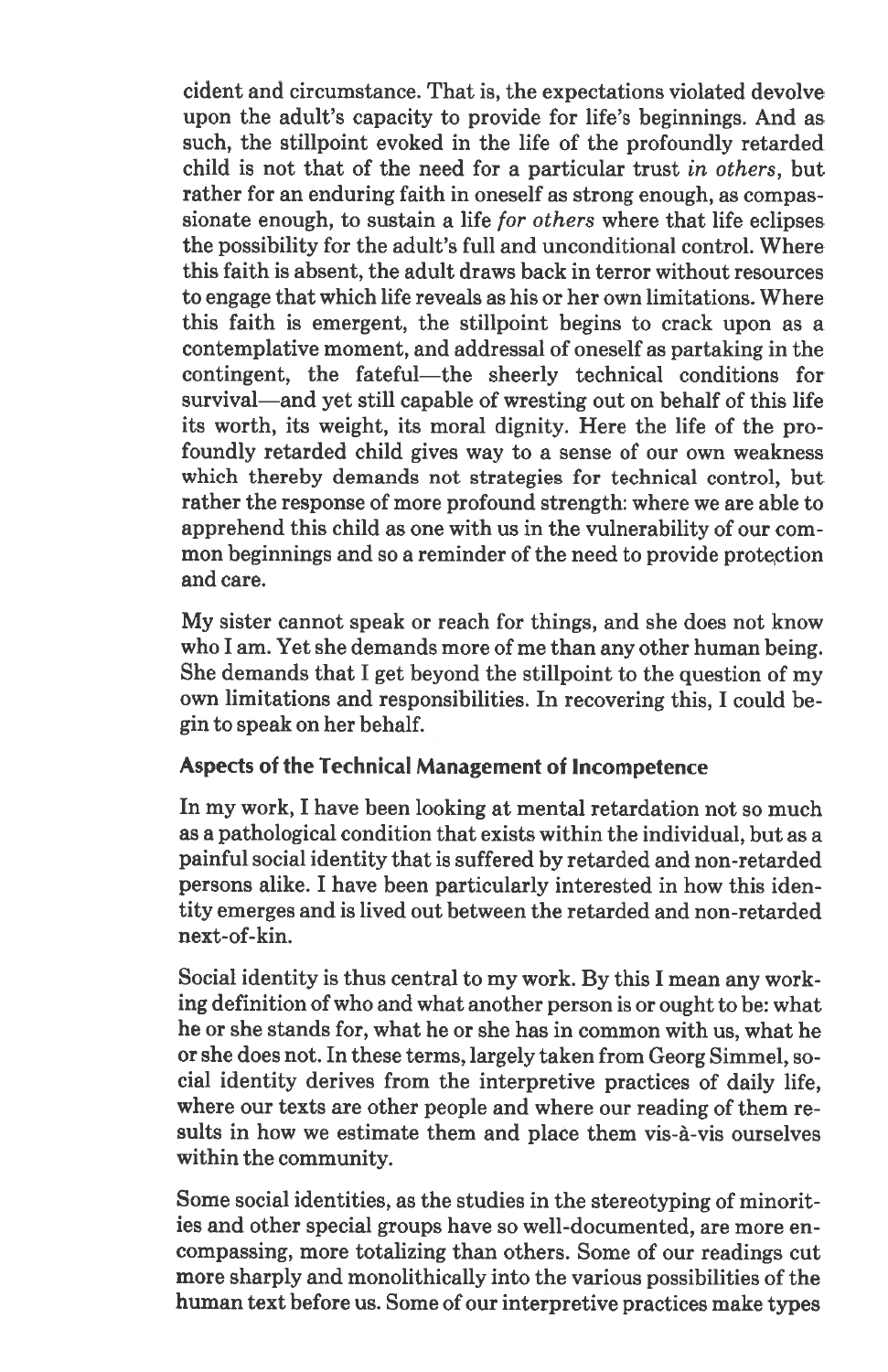or caricatures of the persons in our midst, producing rigorously de limited but superficial accounts that gloss and freeze the individual life that lies beneath.

It is my contention that mental retardation is one of the most totalizing social identities that our society has produced. Once <sup>a</sup> per son has been perceived and labeled as mentally retarded, his or her personhood—the fulness, the tension, and the tendency of his or her individuality—becomes difficult to sense, grasp, work with, and in terpret. This is because the dialogues that placed this personhood first, the dialogues of family, friendship, and love, are paved over, forgotten, and repressed; they are superseded by <sup>a</sup> different kind of dialogue, one launched and justified by our society's league of pro fessional labelers and diagnosticians and accepted by our society's laity: namely, you and me.

I wish now to discuss some of the ramifications of this totalized so cial identity for mentally retarded people and their non-retarded next-of-kin. I begin by re-analyzing my relationship to my pro foundly retarded sister. From this, <sup>I</sup> attempt to make some generali zations about the relation between those who are retarded and those who are not in our society.

Although there would be many ways to introduce the problematic biographical character of my relation to my profoundly retarded sis ter, the characterization most resonant with what this relation has in fact, in feeling, and in concept undergone is that of what it is to suffer a negative social identity of lack of a place within the community. The following account serves to amplify this characterization.

Two sets of facts, technical and social or existential, have seemed to constrict this relation from the start. The first is that my profoundly retarded sister can technically not speak and the second, more elu sive in origin and interconnection though no less consequential, is that her identity has always belonged to others who have had to wrench from her speechlessness <sup>a</sup> sense of who she is, what she needs, her place in the world. And whereas my sister's incapacity to affirm or to resist the identities found or imagined for her would have seemingly allowed an anarchy of possibilities regarding the meaning of her life, such anarchy or full subjective freedom has not been the legacy of her interpreters. Rather, making sense of my sister's life has been embedded in <sup>a</sup> network of institutional prac tices that has come to define the relatively segregated world of men tal retardation. That is, <sup>a</sup> network of conceptions and programs and strategies for managing human incapacity, <sup>a</sup> network manifesting its social and political power over <sup>a</sup> world managed by the incapable and their caretakers, provided both biographically and historically the vantage point for making sense of my sister's life; such had al ready set the precedent for wresting from her speechlessness, her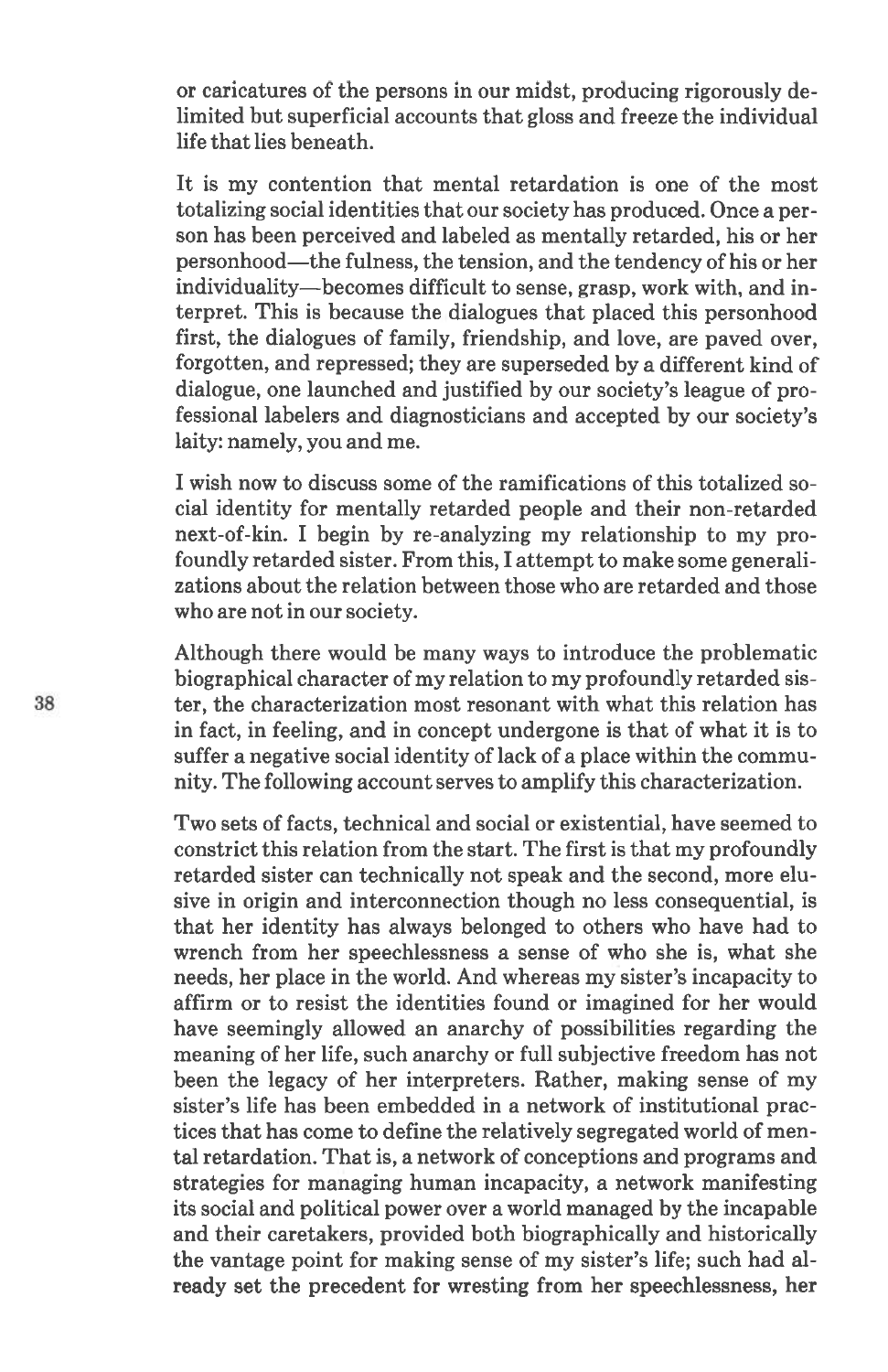awkwardness, her incompetency an identity for her that would si lence the question of or close down the possibilities for her identity.

More specifically, the mediation of an expert knowledge had laid the grounds for reading her speechlessness as an accident or technical fault in her genetic make-up and <sup>a</sup> place readied for her in the rela tively segregated world of mental retardation had already inscribed this technically damaged identity with its social meaning. For her, failure to meet the requirements of ordinary human development marked the beginning of her exile, first from the family to state wardship, then from the life of the community to the social death of the large-scale institution. The expectations she violated (of child, of adult, of person) hence formed the justification for pressing her away (in fact, in feeling, in concept) into <sup>a</sup> separate membership; such had already exhausted the interpretative possibilities for the meaning of her life in categories of deviance, normalization, social welfare.

In the appropriation of my sister's identity as <sup>a</sup> publicly managed property of scientific and social welfare institutions, the shattering of our familial identity as sisters had almost been fully achieved. Traces of <sup>a</sup> life together became absorbed in interlocking oppositions of normalcy and deviance, health and handicap, devel opment and retardation. Our commonality came to be oversha dowed by our difference, our familiarity by our estrangement. That is, in the process of the institutionalization of my sister's identity, not only was it her identity as <sup>a</sup> human being that was weakened and broken, but so too was the identity of our relation. Gradually, almost imperceptibly, our relation came to house ghostly and unreal figures of fear, repulsion, and despair as we each came to represent different and warring sides of <sup>a</sup> normatively defined and professionally man aged boundary between the capable and the incapable. Who and what we were—the meaning and limits of our relation—came to be split between the silence of personal pain and the existential empti ness of scientific and administrative categories.

To have <sup>a</sup> private problem is to be powerless to articulate it or to transform it into <sup>a</sup> story or <sup>a</sup> shareable account. This powerlessness might be technical. One might lack the means: cognitive skills, rule mastery, information, conversational techniques, and so on. That is, what stands behind one's inarticulateness might be incompetency that may or may not be remediable. The powerlessness of being in articulate, however, might reference something deeper. Something might have gone wrong that cuts into the fabric of one's lifeworid, instituting at the level of everyday interaction <sup>a</sup> blocked and night marish structure of estranged and distorted social relations. That is, the private problem, and the inarticulateness that co-presences with it, might reference <sup>a</sup> crisis that manifests itself in the speaker's incompetency, but has its roots in the breakdown of one's lifeworld,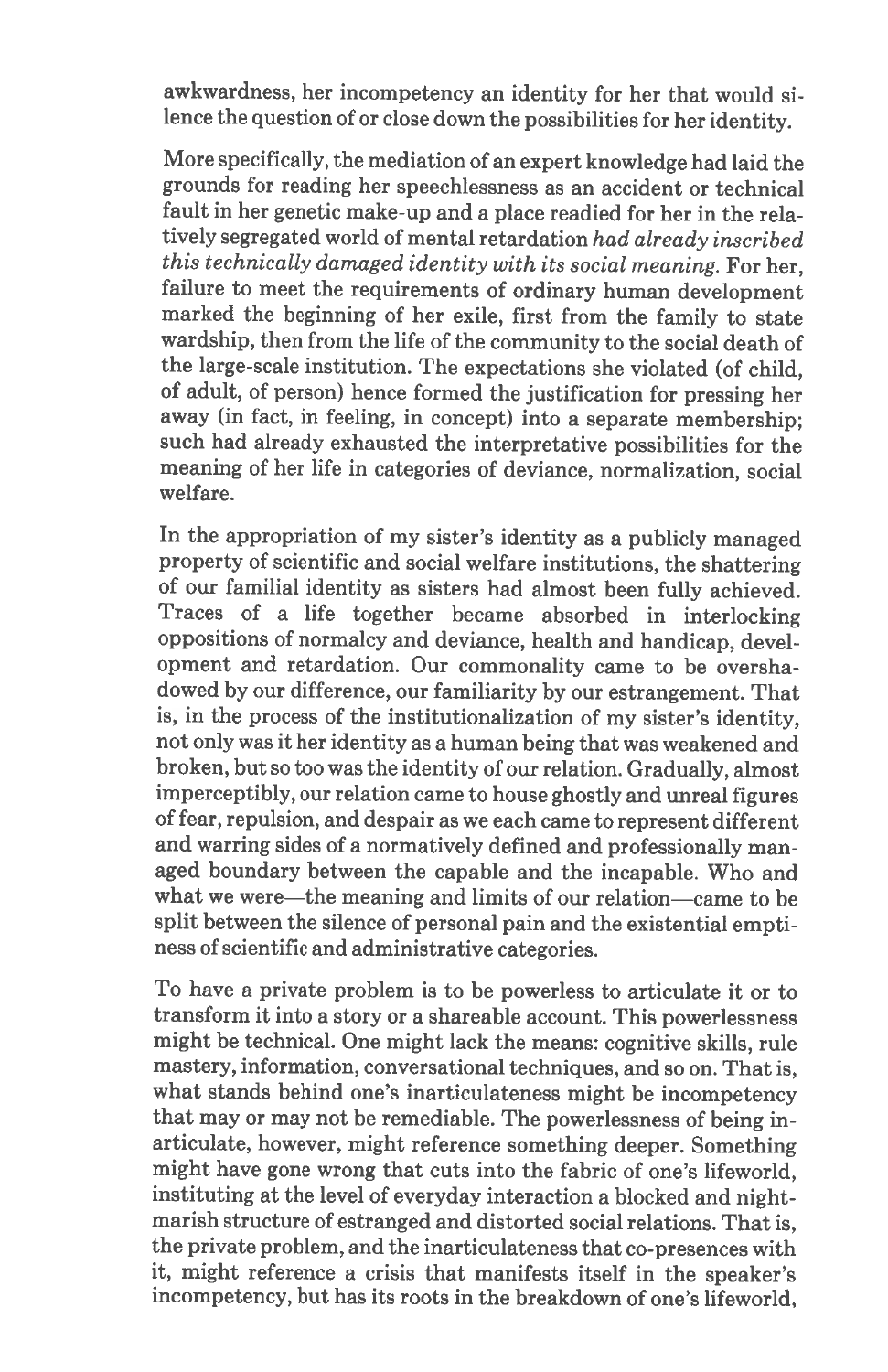in the collapse between one's capacity for technical mastery and one's capacity to envisage and realize in speech and action meaning ful and existentially sufficient relations with others. Both kinds of inarticulateness are implicit as central problems in the biographical narrative. For whereas my sister suffers <sup>a</sup> technical inarticulate ness—and absent or limited capacity to master the rules of speech and interaction such that she is dependent upon others to have her interests, wants, needs expressed and represented in the community for her—what I suffered (and perhaps our society in general suffers) was <sup>a</sup> practical inarticulateness vis-à-vis mentally retarded people. And by that I mean to be caught in <sup>a</sup> stalemate between technically being capable of managing an identity, or generating intelligible de scriptions of mental retardation, and being at <sup>a</sup> practical loss as to how to endow that identity or those descriptions with any existen tial content or lifeworld meaning.

In the case of the biographical narrative, whereas my retarded sister may have lacked the capacity to become <sup>a</sup> competent speaker, I lacked the capacity to use whatever competencies I had developed as <sup>a</sup> speaker to articulate to myself and to others what this relation had meant to me, how it had marked and moved and formed me as an individual, and what moral demands it had placed upon me as her sister and as <sup>a</sup> human being. Thus, if she could have been faulted for her incapacity to tell me who she was, what she needed, her place in the world, I could have been more deeply faulted for my incapac ity to generate an identity for her, myself, and our relation. Such was our mutual inarticulateness. Such was our mutual powerlessness be fore the theories and practices for mental retardation managed through organized precedent.

Since the mid-l9th century,' when mental retardation was first dis tinguished from mental illness and programs were first introduced for the care and cure of mentally retarded people, its official identity has basically been managed by warring factions in the nature/ nurture controversy—by those who have emphasized the natural or biogenetic aspects of the handicaps and by those who have empha sized the nurturing or social aspect. Those who have emphasized the former have defined it as <sup>a</sup> pathological condition that exists within the individual and can be diagnosed by clinically trained profession als using standardized assessment techniques: those who have em phasized the latter have defined it as an ascribed social status that is linked with poverty and disadvantage and is <sup>a</sup> relative measure both of prevailing standards for achievement and productivity and of unequal opportunities for meeting such standards.2

Where the pathological model has prevailed (from the late 19th to the mid 20th century), mental retardation has been treated as <sup>a</sup> more or less irreparable condition; research and development have tended to focus on preventative measures, and retarded people have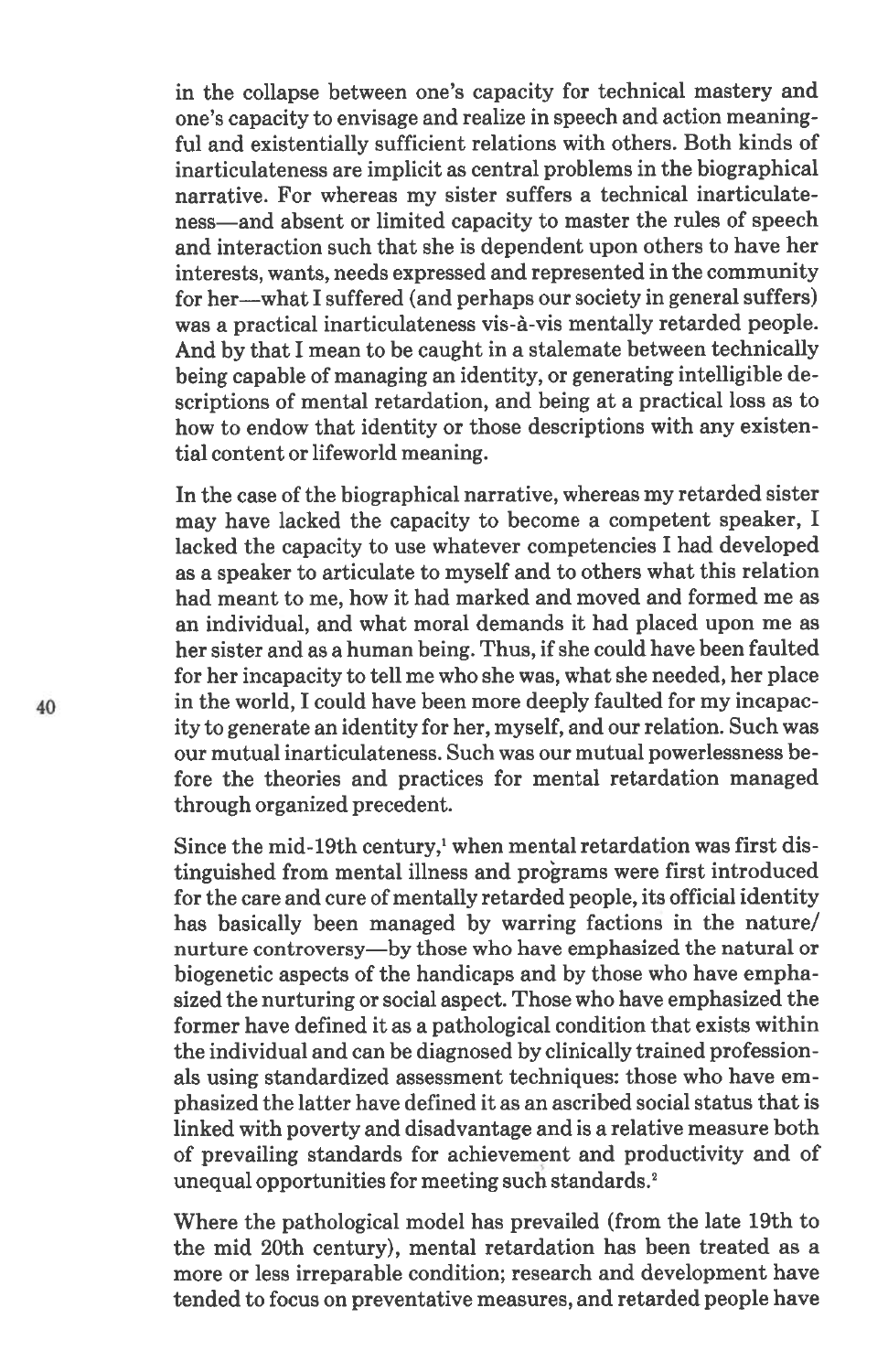suffered the fate of those deemed hopeless candidates for "ordinary" membership in society: that is, large-scale institutionalization, sterilization, and stigmatization. Alternatively, where the ascribed social status model has prevailed (at the dawn of the movement, 1850-1870, and in the past several decades) mental retardation has been treated as <sup>a</sup> more or less reparable condition; research and de velopment have tended to focus on rehabilitative measures, and re tarded people have suffered the fate of those deemed hopeful candidates for "ordinary" society: that is, progressive normalization pro grams, which, largely through behavioral modification techniques, seek to instill adequate performance behaviors.

It is what both models share, though, that has the most significance for our effort to understand the kind of relation to mentally re tarded people structured through the theories and practices of or ganized precedent. This is the conception of the retarded person as a victim, on the one hand, of <sup>a</sup> malfunctioning in nature (or disease in the organism) and, on the other hand, of <sup>a</sup> malfunctioning in nurture (or deficiency in socialization). Because this malfunctioning is technically conceived, the one whose life has been disrupted by the malfunctioning is the one whose life has begun with, will proceed through, and will end with the scar of <sup>a</sup> meaningless accident. That is, his or her defectiveness will embody an accidental defectiveness in the order of nature or society; his or her life will be perceived as having fallen prey to or having been victimized by something not ex pected or desired by the human community. As such, it is not coincidental that the models are supported by and advocate the scientific response to defectiveness and accident, which is repair or cure, and the philanthropic response, which is pity, paternalism, and custo dial care.

It is almost impossible to imagine <sup>a</sup> relation to another that is haunted by the accidental nature of the other's birth, sustained by feeling sorry that the other was the victim and kept alive only by the possibility of some miraculous repair. For such <sup>a</sup> relation embodies nothing of intrinsic value—nothing that one would want to remem ber or to reflect upon, nothing that one would want to affirm, pro tect, and work for. Such <sup>a</sup> relation would indeed beg to be forgotten and the retarded person, whose damaged life potential has wrought such negativity, pushed into oblivion. That this, in fact, has been the destiny of many retarded people in our society is one measure of the extent to which the scientific and sympathetic responses fail to pro vide <sup>a</sup> reason for us—a guide or <sup>a</sup> support—to carry on with retarded people as their family, friends, and educators.

Where one is already involved in such <sup>a</sup> relation through family ties, forgetfulness is not so easy since <sup>a</sup> distorted dialectic of intimacy and estrangement perpetuates <sup>a</sup> nightmarish involvement. The re tarded person is the other whom one would never choose to be, but